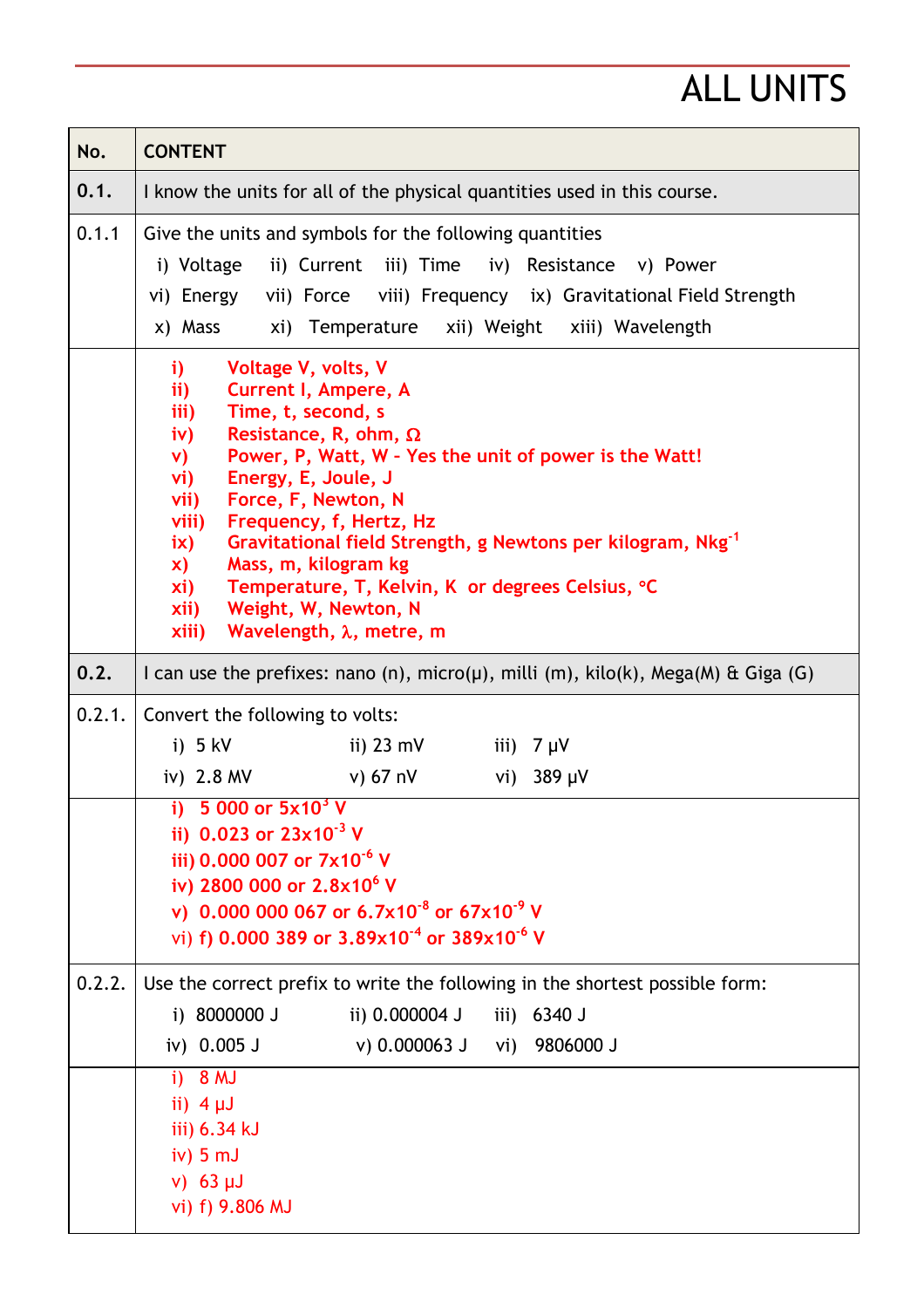| No.    | <b>CONTENT</b>                                                                                                                                                                                                                                                                                                                                                                                                     |                                          |  |                       |  |  |
|--------|--------------------------------------------------------------------------------------------------------------------------------------------------------------------------------------------------------------------------------------------------------------------------------------------------------------------------------------------------------------------------------------------------------------------|------------------------------------------|--|-----------------------|--|--|
| 0.2.3. | Change the following to basic units:                                                                                                                                                                                                                                                                                                                                                                               |                                          |  |                       |  |  |
|        | i) 50 km                                                                                                                                                                                                                                                                                                                                                                                                           | ii) 30000 km                             |  | iii) $57$ mm          |  |  |
|        | iv) $9 \text{ cm}$                                                                                                                                                                                                                                                                                                                                                                                                 | v) 8.31 km                               |  | vi) 25 km 356 m 28 cm |  |  |
|        | vii) $5 \text{ mm}$                                                                                                                                                                                                                                                                                                                                                                                                | viii) $3h$                               |  | $ix)$ 2 min 40 s      |  |  |
|        | $x)$ 8 min 22s                                                                                                                                                                                                                                                                                                                                                                                                     | xi) 7.45 mm                              |  | xii) 7 h 25 min 30s   |  |  |
|        | $xiii)$ 500 g                                                                                                                                                                                                                                                                                                                                                                                                      | xiv) 7400000 g xv) 250 mg                |  |                       |  |  |
|        | xvi) 97.5 g                                                                                                                                                                                                                                                                                                                                                                                                        | xvii) 45 µg                              |  | xviii) 3700 Mg        |  |  |
|        | i) $50000 \text{ m}$<br>ii) 30 000 000 m<br>iii) 0.057 m<br>iv) 0.09 m<br>v) 8310 m<br>vi) 25 356.28 m<br>vii) 0.005 m<br>viii) 10 800 s<br>$ix)$ 160 s<br>$x)$ 502 s<br>xi) 0.00745 m<br>xii) 26 730 s<br>xiii) 0.5 kg<br>xiv) 7 400 kg or $7.4x10^3$ kg<br>xv) 0.000 25 kg or $2.5 \times 10^{-4}$ kg<br>xvi) 0.0975 kg or 97.5x10 $3$ kg<br>xvii) 0.000 000 045 kg or 4.5x10 <sup>-8</sup> kg                   |                                          |  |                       |  |  |
| 0.2.4. | xviii)f) 3 700 000 kg or 3.7x10 <sup>6</sup> kg<br>Change the following to basic units:                                                                                                                                                                                                                                                                                                                            |                                          |  |                       |  |  |
|        | i) 800 mA                                                                                                                                                                                                                                                                                                                                                                                                          | ii) 0.25 MA iii) 375 kA                  |  |                       |  |  |
|        | iv) $35.6 \mu A$                                                                                                                                                                                                                                                                                                                                                                                                   | v) 35.6 kA                               |  | vii) 9 430 000 µA     |  |  |
|        | viii) 750 mV                                                                                                                                                                                                                                                                                                                                                                                                       | ix) $4.7 \text{ MV}$ x) $450 \text{ kV}$ |  |                       |  |  |
|        | $xi)$ 53 $\mu$ V                                                                                                                                                                                                                                                                                                                                                                                                   | xii) 281kV                               |  | xiii) 10670000 µV     |  |  |
|        | i)0.8 A or $800 \times 10^{-3}$ A<br>ii) 250 000 A or $0.25 \times 10^6$ A<br>iii) 375 000 A or $375 \times 10^3$ A<br>iv) 0.000 035 6 A or 35.6x10 <sup>-6</sup> A or 3.56x10 <sup>-5</sup> A<br>v) 35 600 A or $35.6 \times 10^3$ A<br>vi) 9.43 A or 9 430 000x10 <sup>-6</sup> A<br>vii) 0.75 V or $750 \times 10^{-3}$ V<br>viii) 4 700 000 V or 4.7x10 <sup>6</sup> V<br>ix) 450 000 V or $450\times10^{3}$ V |                                          |  |                       |  |  |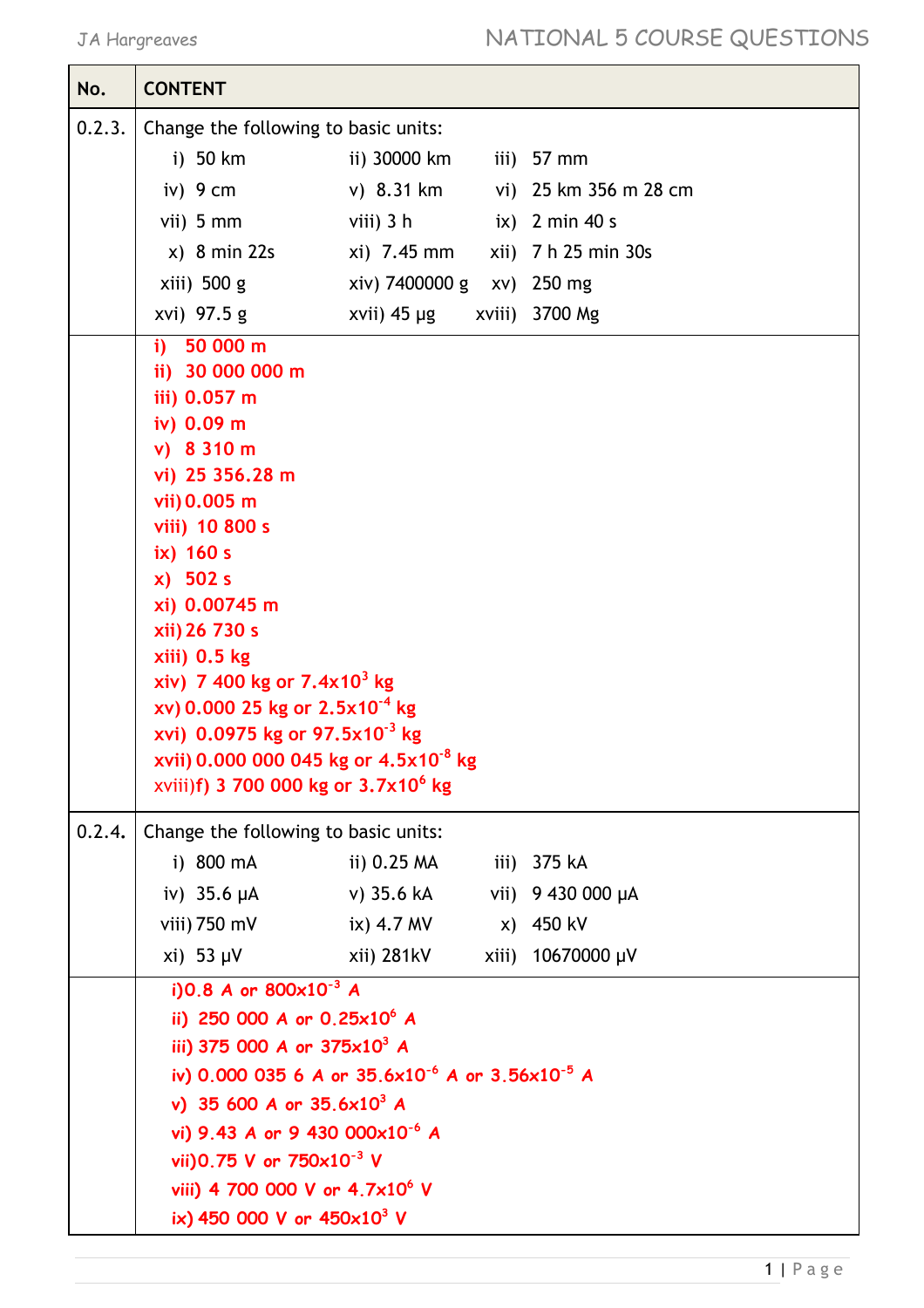| No.   | <b>CONTENT</b>                                                                                                                                                                                                                                                                                                                                   |  |  |  |  |
|-------|--------------------------------------------------------------------------------------------------------------------------------------------------------------------------------------------------------------------------------------------------------------------------------------------------------------------------------------------------|--|--|--|--|
|       | x) 0.000 053 V or 53x10 <sup>-6</sup> V or 5.3x10 <sup>-5</sup> V<br>xi) 281 000 V or $281 \times 10^3$ V<br>xii)f) 10.67 V or 10 670 000x10 <sup>-6</sup> V                                                                                                                                                                                     |  |  |  |  |
| 0.2.5 | Change the following to basic units:<br>i) $56 \text{ kJ}$<br>ii) 78 mJ iii) 8000 MJ<br>iv) 0.3 µJ v) 0.0075 MJ vi) 3600 µJ                                                                                                                                                                                                                      |  |  |  |  |
|       | i) 56 000 J or $56x10^3$ J<br>ii) $0.078$ J or $78\times10^{-3}$ J<br>iii) 8 000 000 000 J or 8000x10 <sup>6</sup> J or 8x10 <sup>9</sup> J<br>iv) 0.000 000 3 J or $0.3x10^{-6}$ J or $3x10^{-7}$ J<br>v) 7 500 J or $7.5x10^3$ J or 0.007 $5x10^6$ J<br>vi) f) 0.003 6 J or 3.6x10 <sup>-3</sup> J or 3 600x10 <sup>-6</sup> J                 |  |  |  |  |
| 0.3.  | I can give an appropriate number of significant figures when carrying out<br>calculations                                                                                                                                                                                                                                                        |  |  |  |  |
| 0.3.1 | Convert the following to 3 significant figures.<br>i) 23760000 V ii) 45.6783 A iii) 0.1023 m iv) 78945379.97 Hz<br>v) 7600043.7 m/s vi) 1254879 V vii) 67593268.0076 m viii) 1214687 A<br>i) 23 800 000 $V$<br>ii) 45.7 A<br>iii) 0.102 m<br>iv) 79 000 000. Hz<br>v) 7 600 000 m/s<br>vi) 1 250 000 V<br>vii) 67 600 000 m<br>viii) 1 210 000 A |  |  |  |  |
| 0.4.  | I can use scientific notation when large and small numbers are used in calculations.                                                                                                                                                                                                                                                             |  |  |  |  |
| 0.4.1 | Write the following in scientific notation:<br>i) 370 000 000<br>ii) 20 050 000 000<br>iii) 930 000 000 000 000<br>iv) 0.000 23<br>v) 0.00000006<br>vi) 0.000 000 000 04                                                                                                                                                                         |  |  |  |  |
|       | $3.7 \times 10^{8}$<br>i)<br>ii) $2.005 \times 10^{10}$<br>iii) $9.3 \times 10^{14}$<br>iv) $2.3 \times 10^{-4}$<br>v) $6 \times 10^{-8}$<br>vi) $4 \times 10^{-11}$                                                                                                                                                                             |  |  |  |  |
| 0.4.2 | Write out the following in full:<br>i) $3 \times 10^8$<br>iii) 7.004 $\times$ 10 <sup>9</sup><br>ii) $2.75 \times 10^4$                                                                                                                                                                                                                          |  |  |  |  |